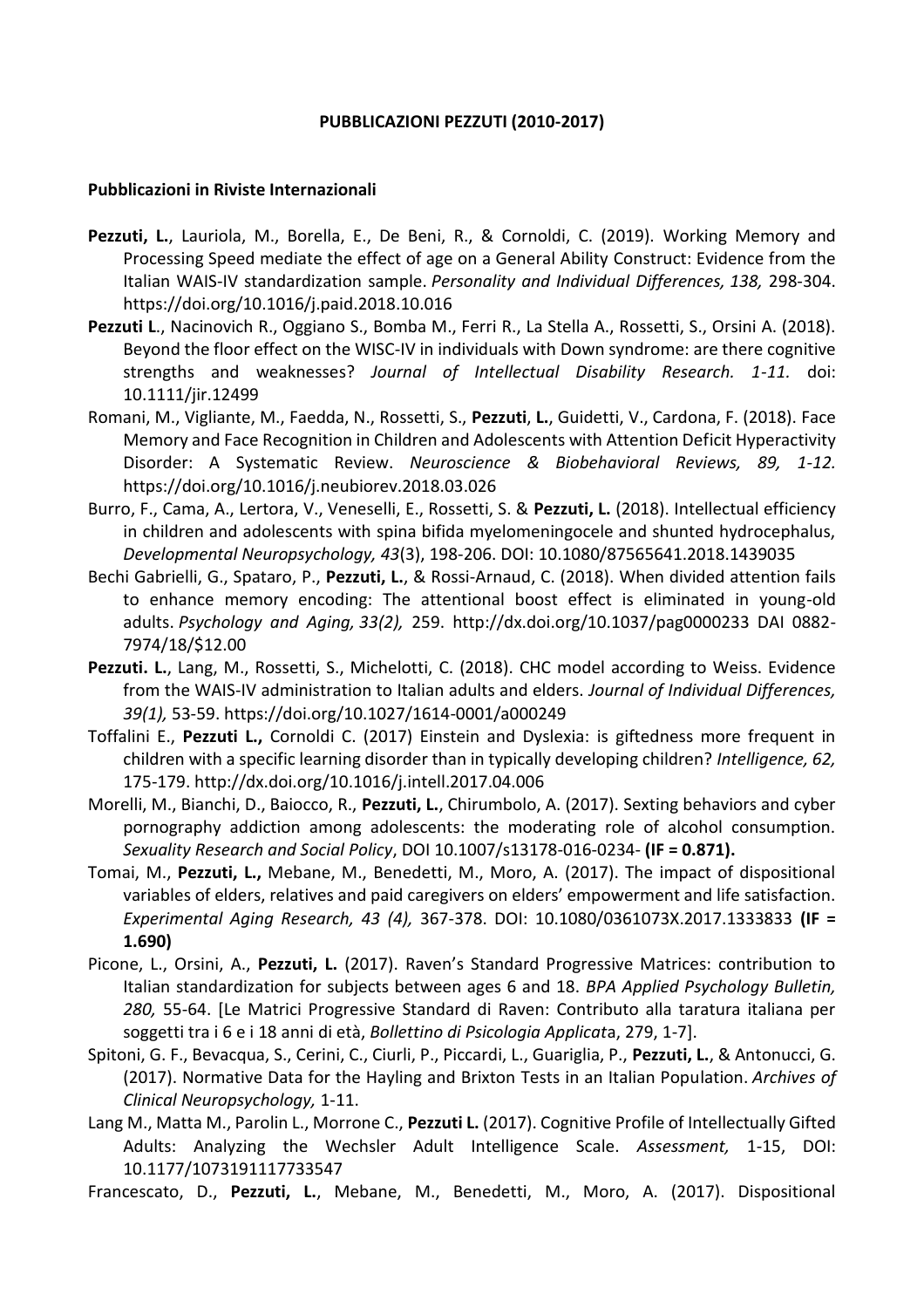characteristics, relational well-being and perceived life satisfaction and empowerment of elders. *Aging & Mental Health, 21:10*, 1052-1057. DOI:10.1080/13607863.2016.1191058 **(IF = 1.781).**

- Pezzuti, L., Rossetti, S., (2017). Letter-Number Sequencing, Figure Weights, and Cancellation subtests of WAIS-IV administered to elders. *Personality and Individual Differences, 104,* 352- 356. http://dx.doi.org/10.1016/j.paid.2016.08.019. **(IF = 1.946)**
- **Pezzuti, L.** (2016). The GAI and CPI in the Italian standardization of the WAIS-IV and their clinical implications. *Applied Psychology Bulletin, 276,* 19-37. ISSN 0006-6761.
- Morelli, M., Bianchi, D., Baiocco, R., **Pezzuti, L.**, Chirumbolo, A. (2016). Sexting behaviors and cyber pornography addiction among adolescents: the moderating role of alcohol consumption. *Sexuality Research and Social Policy*, DOI 10.1007/s13178-016-0234- **(IF = 0.871).**
- Morelli, M., Bianchi, D., Baiocco, R., **Pezzuti, L.**, Chirumbolo, A. (2016). Sexting, Psychological distress and dating violence among adolescents and young adults. *Psycothema, 28(2),* 137-142. ISSN 0214-9915 **(IF = 1.21).**
- **Pezzuti, L.,** Orsini, A. (2016). Are there sex differences in the Wechsler Intelligence Scale for Children – Forth Edition? *Learning and Individual Differences, 45,* 307-312. http://dx.doi.org/10.1016/j.lindif.2015.12.024 **(IF = 1.621).**
- Morelli M., Bianchi D., Baiocco R., **Pezzuti L.**, Chirumbolo A. (2016). Not-allowed sharing of sexts and dating violence from the perpetrator's perspective: the moderation role of sexism. *Computer in Human Behavior, 56,* 163-169[. http://dx.doi.org/10.1016/j.chb.2015.11.047](http://dx.doi.org/10.1016/j.chb.2015.11.047) **(IF = 2.694).**
- Giofrè D., Stoppa E., Ferioli P., **Pezzuti L.**, Cornoldi C. (2015). Forward and backward digit span difficulties in children with specific learning disorder. *Journal of Clinical and Experimental Neuropsychology,* 1-9. <http://dx.doi.org/10.1080/13803395.2015.1125454> **(IF = 2.083).**
- **Pezzuti L.**, Longobardi E., Rossetti S., Bartolini E., Natale G., Sappino M., Artistico D. (2015). The relation between the theory of mind and socio-emotional functioning in a sample of older adults. *Journal of Neurology and Psychology, vol 3.,* Issue 2, 1-7. ISSN: 2332-3469.
- Orsini A., **Pezzuti L.**, Hulbert S. (2015). Unitary ability of IQ and Indexes in WAIS-IV. *European Journal of Psychological Assessment.* DOI: 10.1027/1015-5759/a000306. **(IF = 1.973).**
- Tommasi M., **Pezzuti L.,** Colom R., Abad F. J., Saggino A., Orsini A. (2015). Increased educational level is related with higher IQ scores but lower g-variance: evidence from the standardization of the WAIS-R for Italy. *Intelligence, 50,* 68-74. DOI[: http://dx.doi.org/10.1016/j.intell.2015.02.005.](http://dx.doi.org/10.1016/j.intell.2015.02.005) **(IF = 3.162).**
- Tommasi M., Watkins M., Orsini A., **Pezzuti L.,** Cianci L., Saggino A. (2015). Gender differences in latent cognitive abilities and education links with g in Italian elders. *Learning and Individual Differences, 37,* 276-282. DOI: 10.1016/j.lindif.2014.10.020 **(IF= 1.565)**
- Orsini A., **Pezzuti L.**, Hulbert S. (2015). Beyond the Floor effect on the Wechsler Intelligence Scale for Children – 4th Ed. (WISC-IV): calculating IQ and Indexes of subjects presenting a floored pattern of results. *Journal of Intellectual Disability Research,* 59, 468-473. Doi: 10.1111/jir.12150. **(IF = 2.411).**
- **Pezzuti L.,** Artistico D., Chirumbolo A., Picone L., Dowd S.M. (2014). The relevance of logical thinking and cognitive style to everyday problem solving among older adults. *Learning and Individual Differences, 2014,* http://dx.doi.org/10.1016/j.lindif.2014.07.011. **(IF = 1.565).**
- Orsini A., **Pezzuti L.**, Hulbert S. (2014). The unitary ability of IQ in the WISC-IV and its computation. *Personality and Individual Differences. 69,* 173-175. DOI: 10.1016/j.paid.2014.05.023 **(IF = 1.807).**
- Cornoldi, C., Giofrè D., Orsini A., **Pezzuti L.** (2014). Differences in the intellectual profile of children with intellectual vs. learning disability, *Research in Developmental Disabilities. 35,* 2224-2230. DOI: 10.1016/j.ridd.2014.05.013 **(IF = 2.483).**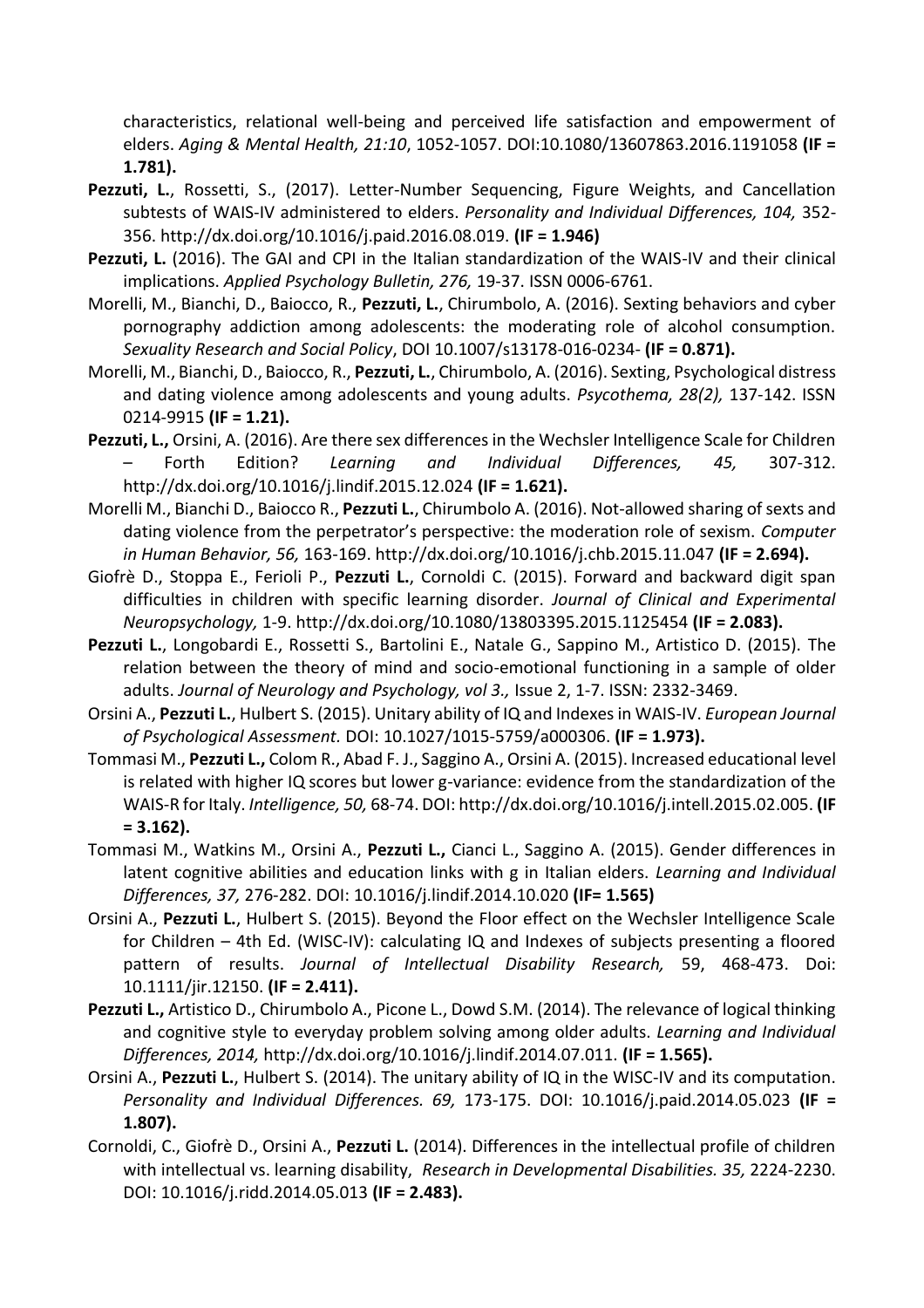- Saggino, A., **Pezzuti, L.**, Tommasi, M., Cianci, L., Colom, R., Orsini, A. (2014). Null sex differences in general intelligence among elderly. *Personality and Individual Differences, 63,* 53-57. DOI: 10.1016/j.paid.2014.01.047 **(IF=1.88)**
- Lombardo, C., Battagliese, G., **Pezzuti, L.,** Lucidi, F. (2013). Validity of a figure rating scale assessig body size perception in school-age children. *Eating and Weight Disorders Eating and Weight Disorders*, *26*, 9–14. DOI:10.1016/s40519-013-0085-0. **(IF=0.527)**
- Cianci, L., Orsini, A., Hulbert, S., **Pezzuti, L.** (2013). The influences of parents' education in the Italian standardization sample of the Wechsler Intelligence Scale for Children – Third Edition. *Learning and Individual Differences*, *28*, 47–53. DOI: 10.1016/j.lindif.2013.09.009. **[IF=1.507]**
- Baiocco, R., Nardelli, N., **Pezzuti, L.,** Lingiardi, V. (2013). Attitudes of Italian Heterosexual Older Adults Towards Lesbian and Gay Parents. *Sexuality Research and Social Policy*, *10*, 285–292. DOI: 10.1007/s13178-013-0129-2 **[IF = 0,83]**
- Cornoldi, C., Orsini, A., Cianci, L., Giofrè, D., & **Pezzuti, L.** (2013). Intelligence and working memory control: Evidence from the WISC-IV administration to Italian children. *Learning and Individual Differences*, *26*, 9–14. doi:10.1016/j.lindif.2013.04.005. **[IF=1.507]**
- **Pezzuti, L.**, Mastrantonio, E., & Orsini, A. (2013). Construction and validation of an ecological version of the Wisconsin Card Sorting Test applied to an elderly population, *Aging, Neuropsychology, and Cognition: A Journal on Normal and Dysfunctional Development,* p. 1-25. DOI:10.1080/13825585.2012.761668. **[IF=1.073]**
- Artistico D, Marinilli Pinto A, Douek J, Black J and **Pezzuti L** (2013). The value of removing daily obstacles via everyday problem solving theory: developing an applied novel procedure to increase self-efficacy for exercise. *Frontiers in Psychology 4:20.* DOI: 10.3389/fpsyg.2013.00020
- **Pezzuti, L.,** Barbaranelli, C., Orsini, A. (2012). Structure of the Wechsler Adult Intelligence Scale Revised in the Italian Normal Standardization Sample. *Journal of Cognitive Psychology*, 2012, 1- 13. DOI: 10.1080/20445911.2011.629781 **[IF=1.237]**

# **Pubblicazioni in Riviste Nazionali**

- Morrone, C., **Pezzuti, L.,** Lang, M., Zanetti, M.A. (2019, *in press*). Analisi del profilo WISC-IV in un campione di bambini e adolescenti intellettualmente gifted. *Psicologia Clinica dello Sviluppo, (2019, in press).*
- Pezzuti, L. (2017). Commento a La WISC-IV sovrastima le competenze dei ragazzi italiani? Le discrepanze tra la standardizzazione UK e quella Italiana della scala di David Giofrè, Enrico Toffalini, Serena Provazza. *Psicologia Clinica dello Sviluppo, XX (1),* 155-157.
- Brotto, S., Orsini, A., **Pezzuti, L.** (2017). La WISC-IV in un gruppo di bambini con DSA. *Dislessia. Giornale Italiano di Ricerca Clinica e Applicativa, 14(1),* 83-96. ISSN: 1724-9767
- Francescato, D., Mebane, M., **Pezzuti, L.** (2016). Nonni e nipoti adulti: verso nuovi pattern di solidarietà intergenerazionale? *Terapia Familiare, 112,* 7-29.
- Orsini A., **Pezzuti, L.** (2014). The General Ability Index of the WISC-IV [L'indice di abilità generale della scala WISC-IV]. *Psicologia Clinica dello Sviluppo, XVIII (2),* 301-310. DOI: [10.1449/77640](http://dx.doi.org/10.1449%2F77640)
- Figus M., **Pezzuti, L.,** Baiocco, R. (2014). Un confronto tra anziani laici e religiosi sul costrutto dell'amicizia. *Rassegna di Psicologia, XXXI (3),* 9-24.

# **Libri**

Picone, L., **Pezzuti, L.,** Ribaudo, F. (2017). *Teorie e Tecniche dei Test. Uso e interpretazione. Nuova edizione.* Carocci, Roma. ISBN 978-88-430-8561-3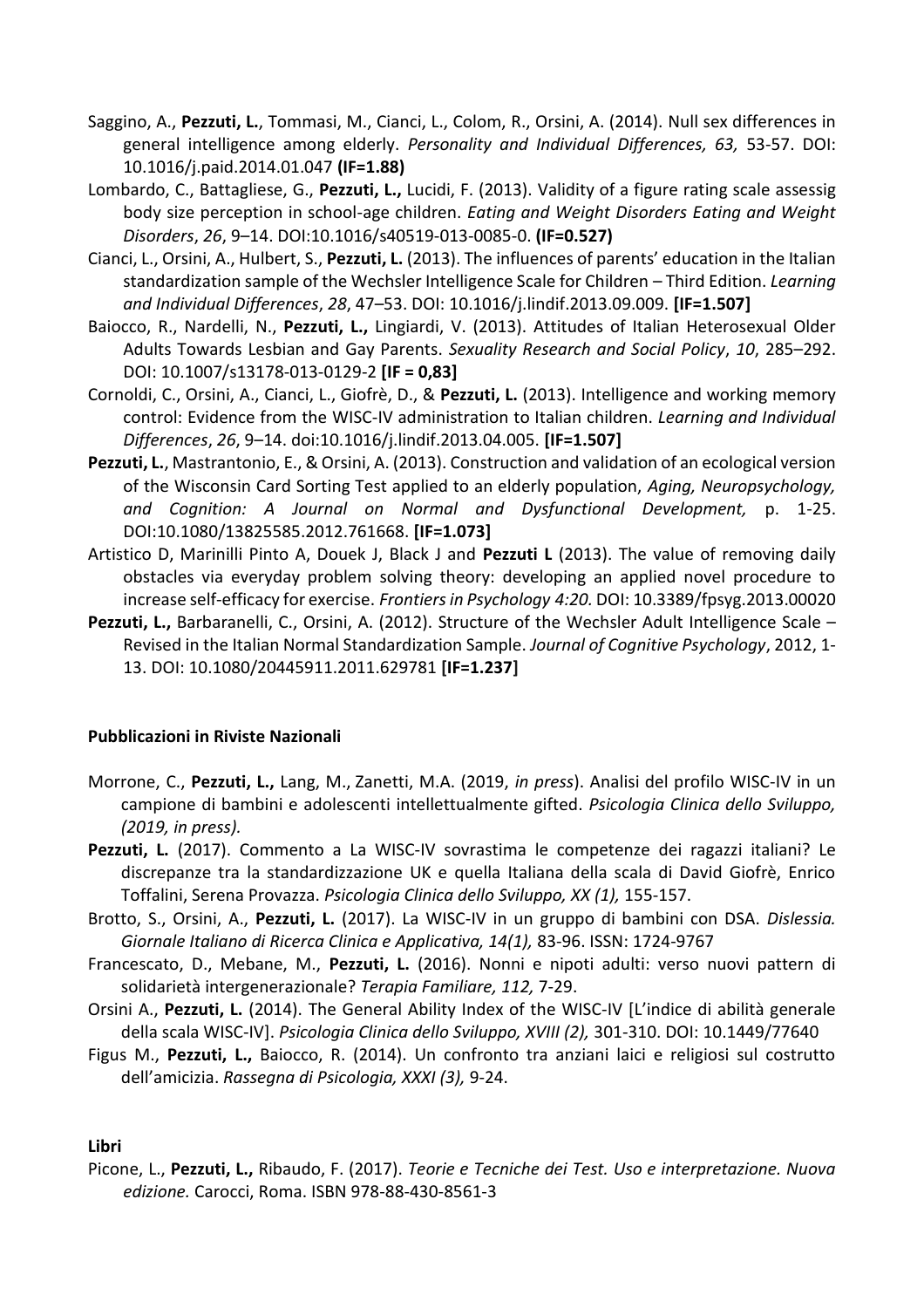- Orsini, A., **Pezzuti, L.** (2016). *L'interpretazione clinica della WISC-IV alla luce della taratura italiana.* Giunti OS, Firenze. ISBN 978-88-09-99493-5
- Orsini, A., **Pezzuti, L.** (2016). *CTONI-2 Comprehensive Test of Nonverbal Intelligence – Second Edition. Adattamento Italiano.* Hogrefe, Firenze. ISBN: 978-88-98542-185
- Orsini A., **Pezzuti L.,** (2015). *WAIS-IV. Contributo alla taratura italiana (70-90 anni).* Giunti OS, Firenze. ISBN 978-88-09-99467
- Orsini A., **Pezzuti L.,** (a cura di, 2013). *WAIS-IV. Manuale di somministrazione e scoring.* Giunti OS, Firenze. ISBN 978-88-09-77049-2
- Orsini A., **Pezzuti L.** (2013). *WAIS-IV. Contributo alla taratura italiana.* Giunti OS. Firenze. ISBN 978- 88-09-77050-8
- Picone L., **Pezzuti L.,** Ribaudo F. (2013). *Teorie e Tecniche dei Test. Uso e interpretazione.* Roma: Carocci. ISBN 978-88-430-7120-3
- Orsini, A**., Pezzuti, L.** (a cura di, 2012) *WISC-IV. Manuale.* Giunti OS, Firenze. ISBN 978-88-09-76995- 3
- Orsini A**., Pezzuti, L.**, Picone, L. (2012) *WISC-IV. Contributo alla taratura italiana.* Giunti OS, Firenze. ISBN 978-88-09-76996-0

## **Capitoli in libri**

**Pezzuti, L.,** Rossetti, S., (2015). La valutazione Psicologica dell'Anziano. In, De Beni, R. & Borella E. (a cura di) *Psicologia dell' Invecchiamento e della Longevità* (pp. 333-360), Il Mulino, Bologna. ISBN: 978-88-15-25902-8

### **Partecipazione a Congressi Nazionali e Internazionali**

- **Pezzuti, L.**, Rossetti, S. The italian version of WISC-IV: relationship between parents' education and intellectual profile. *18^ Congresso Nazionale dell'Associazione Italiana Psicologi, Sezione Psicologia Clinica e Dinamica,* Roma, Italia, 16-18 Settembre 2016.
- Ferioli, P., Stoppa E., **Pezzuti, L.,** & Giofrè D. Span di memoria diretta e inversa nei DSA. *XXIV Congresso Nazionale AIRIPA – I Disturbi dell'Apprendimento.* Pesaro, 9-10 ottobre 2015.
- Bianchi, D., Morelli, M., **Pezzuti, L.** & Chirumbolo, A. Comportamenti di sexting a rischio in adolescenti e giovani adulti: orientamento sessuale, malessere psicologico e dating violence. *28^ Congresso Nazionale dell'Associazione Italiana Psicologi, Sezione Psicologia dello Sviluppo e dell'Educazione,* Parma, Italia, 24-26 Settembre 2015.
- Morelli, M., Bianchi, D., Baiocco, R., **Pezzuti, L.** & Chirumbolo, A. Are really sexting behaviors related to cyber pornography? The moderation role of alcohol abuse. *17^ European Conference of Developmental Psychology,* Braga, Portogallo, 8-12 Settembre 2015.
- Morelli, M., Bianchi, D., Baiocco, R., **Pezzuti, L.** & Chirumbolo, A. The relationship between sexting and dating violence among Italian young adults. *14^ European Congress of Psychology,*  Milano, Italia, 7- 10 Luglio 2015.
- Pezzuti, L. La struttura dell<sup>'</sup>intelligenza in un campione rappresentativo di anziani italiani. *VI Convegno Nazionale di Psicologia dell'Invecchiamento*, Pavia, 5-6 giugno 2015.
- Vozella, M., **Pezzuti, L.** Adjustment di coppia durante l' invecchiamento: confronto tra coppie senza figli e coppie con figli. *VI Convegno Nazionale di Psicologia dell' Invecchiamento,* Pavia, 5-6 giugno 2015.
- Francescato, D., **Pezzuti, L.,** Tomai, E., Benedetti, M., Mebane, M. Variabili socio demografiche, caratteristiche disposizionali, livelli di confidenzialità tra triadii di anziani, badanti e parenti ed empowerment e soddisfazione. *VI Convegno Nazionale di Psicologia dell' Invecchiamento,* Pavia, 5-6 giugno 2015.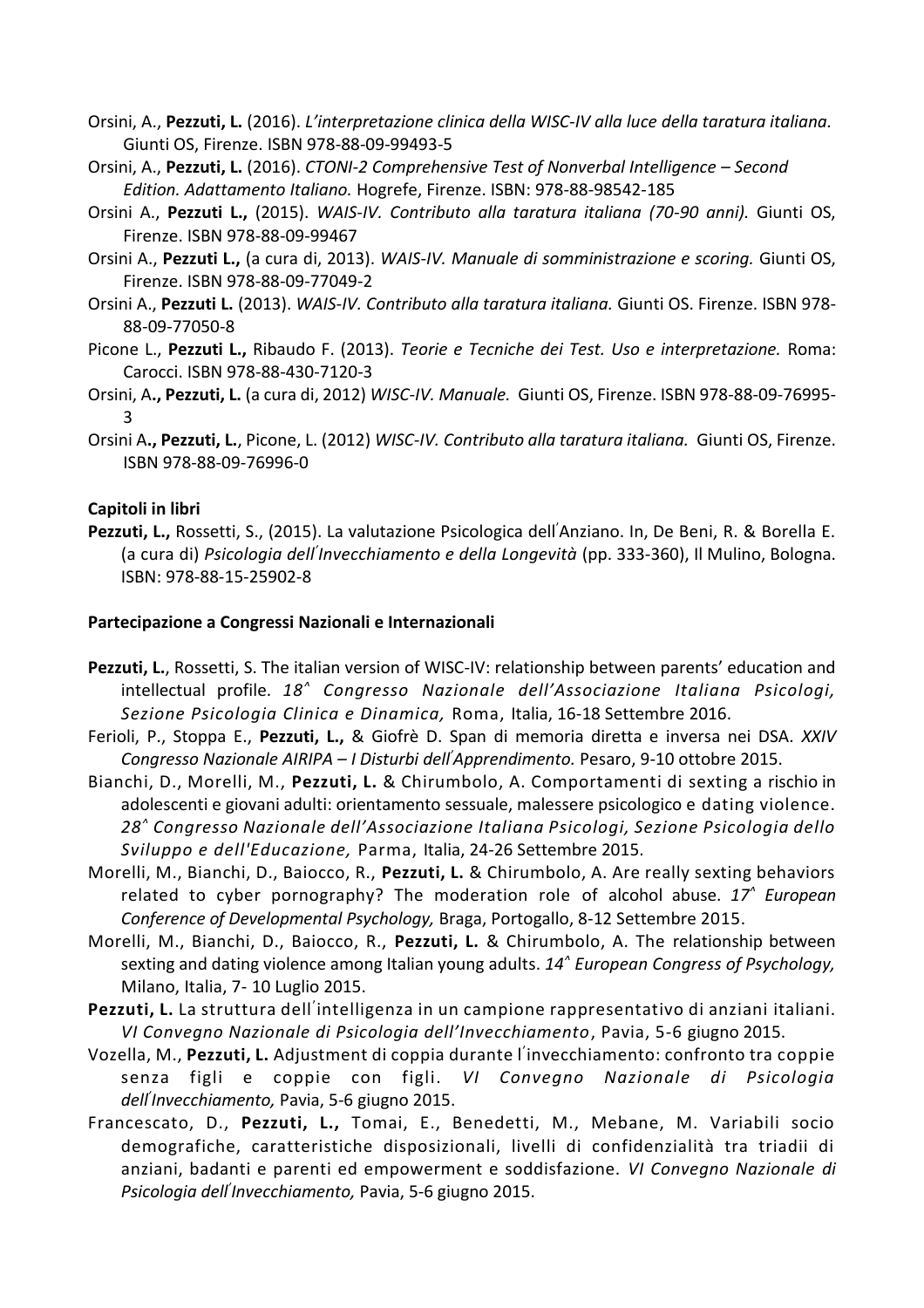- Rossetti, S., **Pezzuti, L.,** Orsini, A., Penge, R., Paoloni, G. Test di Stroop e funzionamento intellettivo: confronto fra DSA e non DSA. *XXVIII Congresso Nazionale AIP. Sezione di Psicologia dello Sviluppo e dell'Educazione,* 24-26 settembre 2015.
- Morelli, M., Baiocco, R., **Pezzuti, L.,** Chirumbolo, A., Sexting e dating violence in giovani adulti. *XXVII Congresso nazionale AIP. Sezione di Psicologia dello Sviluppo e dell'Educazione,* Cosenza, 18-20 settembre 2014.
- Orsini A., **Pezzuti L.**, La Wechsler Adult Intelligence Scale Forth Edition: descrizione. *Giornate di Aggiornamento sull'uso degli strumenti in psicologia clinica dello sviluppo,* Bologna, 7 marzo 2014.
- **Pezzuti L.**, Orsini A. Interpretazione dei risultati alla WAIS-IV. *Giornate di Aggiornamento sull'uso degli strumenti in psicologia clinica dello sviluppo,* Bologna, 7 marzo 2014.
- Francescato, D., Pezzuti, L., Benedetti, M., Mebane, M., Tomai, M. Dispositional variables, and relational contects of successful aging. *European Congress of Psychology, Stoccolma, 9-12 July 2013.*
- **Pezzuti L.**, Micolano A., Orsini O. Dati preliminari sulla validazione della scala di intelligenza wais-iv in un campione di anziani. *VI Convegno Nazionali di Psicologia dell'Invecchiamento, Orvieto, 26- 27 maggio 2013.*
- Versaggi I., **Pezzuti L.,** Picone L. Bender Gestalt II: valutazione delle abilità visuo- percettive negli anziani. *VI Convegno Nazionali di Psicologia dell'Invecchiamento, Orvieto, 26-27 maggio 2013.*
- **Pezzuti L.**, Mastrantonio E., Spadafora M.A., Orsini A. Contributo alla validazione della batteria ecologica delle funzioni esecutive per l'anziano. *VI Convegno Nazionale di Psicologia dell'Invecchiamento, Orvieto, 26-27 maggio 2013.*
- Vozella M., **Pezzuti L.** La qualità della relazione coniugale durante l'invecchiamento in rapporto a variabili cognitive emotive e sociali in coppie di coniugi che vivono con o senza il/i figlio/i. *VI Convegno Nazionali di Psicologia dell'Invecchiamento, Orvieto, 26-27 maggio 2013.*
- Pezzuti L., Ortu F., Vozella M., Micolano A. La Adult Attachment Interview somministrata ad un gruppo di anziani. *VI Convegno Nazionali di Psicologia dell'Invecchiamento, Orvieto, 26-27 maggio 2013.*
- Giallongo A., **Pezzuti L.**, Strategie di memoria e di metamemoria: processi motivazionali e autoefficacia nell'ambito dell'educazione nella terza età. *XXV Congresso Nazionale AIP della Sezione di Psicologia Sperimentale, Chieti, 20-22 Settembre. 2012.*
- **Pezzuti L.**, Cianci L., Orsini A., La struttura della scala WISC-IV sul campione di standardizzazione Italiano. *XXV Congresso Nazionale AIP della Sezione di Psicologia Sperimentale, Chieti, 20-22 Settembre 2012.*
- Cianci L., **Pezzuti L.**, Orsini A., L'effetto della scolarità dei genitori sul campione Italiano di standardizzazione della WISC-III. *XXV Congresso Nazionale AIP della Sezione di Psicologia Sperimentale, Chieti, 20-22 Settembre. 2012.*
- Francescato D., **Pezzuti L.,** Benedetti M., Mebane M., Tomai M. Personality and relational characteristics of elderld, caregivers and family members and life satisfaction. *30th International Congress of Psychology, Cape Town, 22-27 July 2012. International Journal of Psychology, Vol 47,* p. 647.
- Cornoldi C., Orsini A., Giofrè D., Vianello R, **Pezzuti L.**, Theories of Intelligence and implications for the diagnosis of intellectual disability. *European Conference n Psychological Theory and Research on Intellectual and Developmental Disabilities, 9th Biennial International Conference, Trieste (Italy), June 14-16, 2012.*
- Francescato D., Benedetti M., **Pezzuti L.**, Moro A., Anziani, rete sociale e benessere: studio delle relazioni tra caratteristiche di personalità, soddisfazione di vita ed empowerment di anziani,